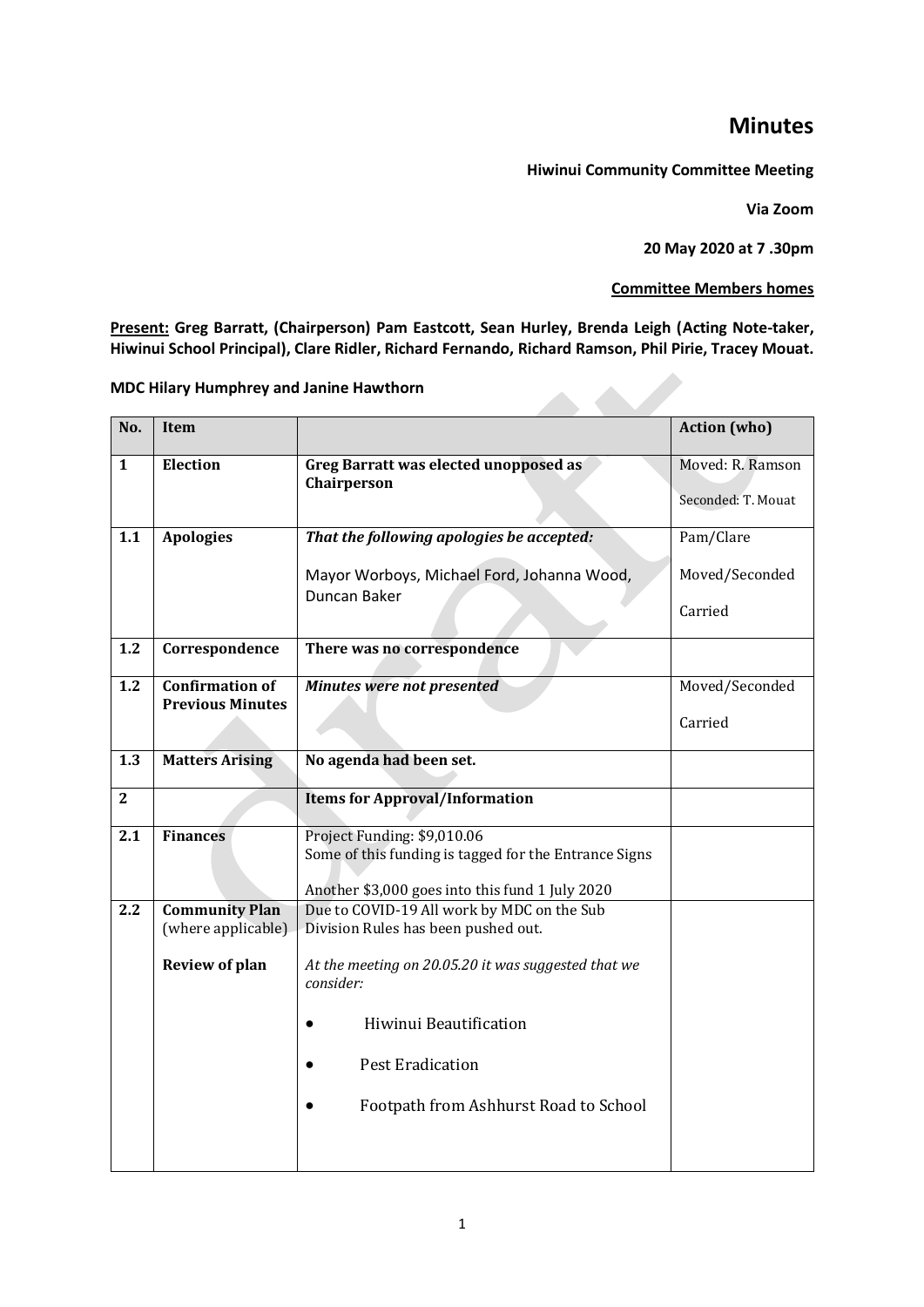| No. | <b>Item</b>                        |                                                                                                                                                     | <b>Action</b> (who)                                |
|-----|------------------------------------|-----------------------------------------------------------------------------------------------------------------------------------------------------|----------------------------------------------------|
| 2.3 | Community<br><b>Projects</b>       | Progress on projects (what's been completed, what's<br>been planned, timeline, issues, actions)                                                     | <b>P.Pirie</b>                                     |
|     | <b>Welcome Signs</b><br>x3         | P. Pirie to complete Traffic Management Plans as per<br>MDC requirements                                                                            |                                                    |
|     |                                    | Materials have been purchased and P. Pirie has a<br>builder organised to do the work.                                                               |                                                    |
|     |                                    | Ask M. Avery to cut the HIWINUI sign - needs to be<br>just one piece.                                                                               |                                                    |
|     |                                    | The sign may include the windmill if possible.                                                                                                      |                                                    |
|     |                                    | R. Fernando has offered to create the computer work<br>if necessary                                                                                 |                                                    |
| 2.4 | <b>Pathways</b>                    | Grass on the side of the road has been mowed                                                                                                        | <b>Clare</b>                                       |
|     |                                    | Ground cover planting needs to occur to tidy the side<br>of the road up.                                                                            |                                                    |
|     |                                    | Money from Funding to be tagged for this.                                                                                                           |                                                    |
|     |                                    | C. Ridler to inquire re what plants and where to<br>source these from - Carl Johnstone from Parks and<br>Reserves was suggested as a 'Go to person' |                                                    |
|     |                                    | The question was asked?                                                                                                                             |                                                    |
|     |                                    | Why isn't there any footpath between Hiwinui School<br>and Ashhurst/ Bunnythorpe Road.                                                              |                                                    |
|     |                                    | Money                                                                                                                                               |                                                    |
|     |                                    | Difficulty due to number of culverts and<br>an underpass                                                                                            |                                                    |
|     |                                    | Those present wish to see this piece of footpath                                                                                                    |                                                    |
|     |                                    | to be created in order for the Health and safety<br>of the children getting to and from school and                                                  |                                                    |
|     |                                    | also the recreation of the community members<br>themselves.                                                                                         |                                                    |
|     |                                    | R.Ramson to look at:                                                                                                                                | <b>Richard R.</b>                                  |
|     |                                    | What needs to be done?<br>Funding options if not coming from MDC                                                                                    |                                                    |
| 2.5 | Community<br><b>Honours Awards</b> | The Community Committee are keen to nominate<br>Arthur Wood for a Community Honours Award.                                                          | Richard Fernando<br>Richard Ramson                 |
|     |                                    | Nominations are due in by 30 June 2020                                                                                                              |                                                    |
| 2.6 | <b>Road Works</b>                  | Discussion re what is happening re the safety of<br>vehicles on the intersection of Watershed /Ashhurst<br>Road.                                    | Greg, Richard R<br>and Clare were<br>interested in |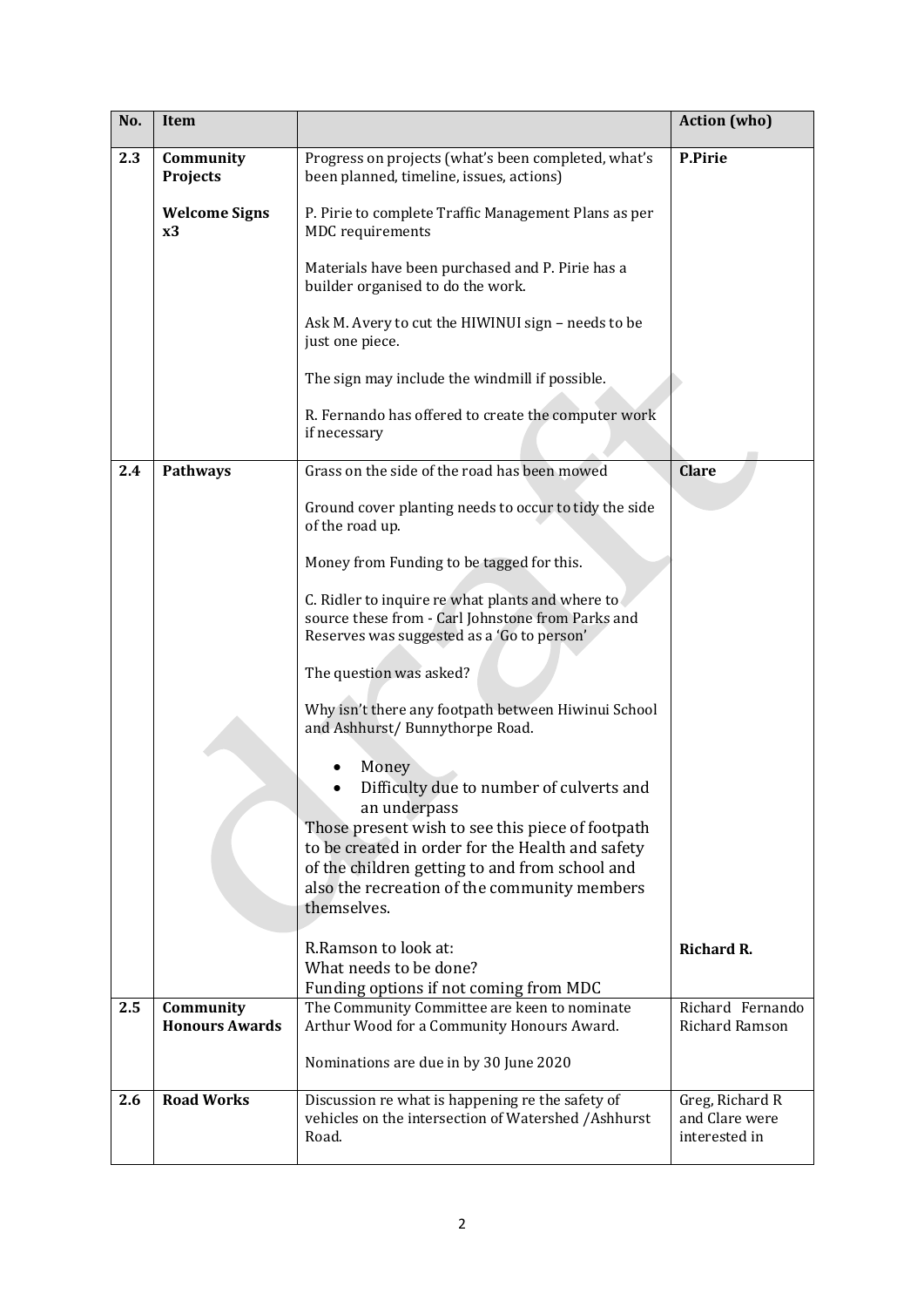| No. | <b>Item</b>                |                                                                                                                                                                                                                                          | <b>Action</b> (who)                   |
|-----|----------------------------|------------------------------------------------------------------------------------------------------------------------------------------------------------------------------------------------------------------------------------------|---------------------------------------|
|     |                            | John Jones MDC, Roading Manager has completed a<br>design and costing and it is now with PNCC and then<br>will need to be referred to NZTA.                                                                                              | participating in<br>these discussions |
|     |                            | The Ring Round has always been used as a stumbling<br>block and the community is getting frustrated.                                                                                                                                     |                                       |
|     |                            | MDC suggested that it is within the Community<br>Committees rights to attend, Public Forum Time at<br>the MDC meetings in order that we can show our<br>frustrations. H. Humphreys is prepared to support us<br>the committee with this. |                                       |
|     |                            | The committee see the following areas of roading as<br>concerns                                                                                                                                                                          |                                       |
|     |                            | Watershed / Ashhurst intersection                                                                                                                                                                                                        |                                       |
|     |                            | The Dips                                                                                                                                                                                                                                 |                                       |
|     |                            | The T intersection - Kelvin Grove Road and Ashhurst<br>intersection.                                                                                                                                                                     |                                       |
| 3   |                            | <b>Other Business</b>                                                                                                                                                                                                                    |                                       |
| 3.1 | <b>School Report</b>       | Planning for COVID has been continual and as has<br>been directed by the MOE                                                                                                                                                             |                                       |
|     |                            | Biggest concern was putting in place a safe exit from<br>school at 3 pm without parents getting out of their<br>cars.                                                                                                                    |                                       |
| 3.2 | <b>Rubbish Drive</b>       | R. Ramson is concerned re the amount of rubbish on<br>the side of the roads and wondered if we should<br>organise a rubbish collection drive with a keen group<br>of adults.                                                             |                                       |
|     |                            | Thought that it was from cars, however S. Hurley<br>suggested that the Rubbish Removal companies also<br>played a part with not everything going in their truck<br>when bins were collected and rubbish bags.                            | Hillary to follow                     |
|     |                            | Also a concern re Over weight bags being left behind.                                                                                                                                                                                    | this up                               |
|     |                            | Council Contractors to be spoken to by MDC                                                                                                                                                                                               |                                       |
| 3.3 | Community<br>Communication | Facebook page has been active during COVID<br>$\bullet$<br>Lockdown. This is an information page not a<br>chat page                                                                                                                      | <b>Tracey / Clare</b>                 |
|     |                            | Email Contacts - R. Fernando has a list of<br>$\bullet$<br>email addresses to which he sends<br>information                                                                                                                              |                                       |
|     |                            | Community insert into the Hiwinui School<br>٠<br>Community Newsletter once per term.                                                                                                                                                     |                                       |
|     |                            | Next Community Newsletter to go out on the<br>2.07.2020                                                                                                                                                                                  |                                       |